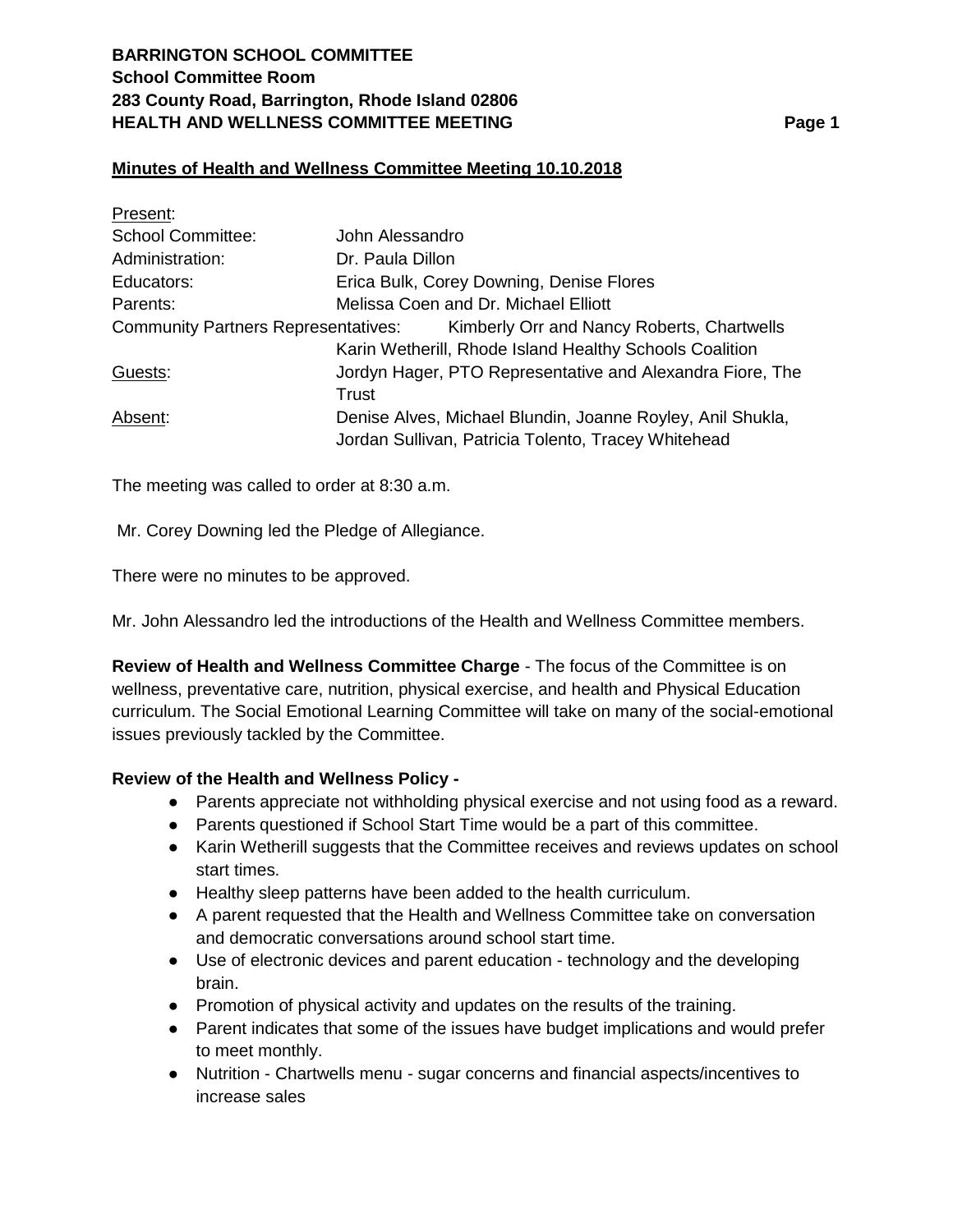#### **Minutes of Health and Wellness Committee Meeting 10.10.2018**

- a. Reviewed the strengths and needs assessments from last year to help guide the goals for this year.
- b. Alexandra Fiore from The Trust reported on staff survey of health and wellness needs. They will be offering classes for staff based on expressed needs. Areas that trended included stress reduction, fitness, nutrition, and sleep management. In addition, they offer self-directed challenges to help staff care about themselves throughout the workday. Paula asked about the opportunity to conduct a joint challenge for students and staff.

### **2018-2019 Health and Wellness Committee Meeting Dates**

- a. John proposed that the committee meets the first Wednesday of the month at the Barrington Middle School Presentation Room for the months of October, November, December, January, April, and May. Each meeting will be on a focused topic and reports will be provided ahead of time in writing. Paula suggested that the committee focused on topics to take deep dives for continuous improvement as was accomplished with health curriculum last year. Corey indicated he would appreciate physical education curriculum.
- b. November Topic School Lunch Smarter Lunch Scorecard Cornell University
	- c. Karin suggests looking at finding what would encourage parents to participate in the program while ensuring healthier choices
	- d. Karin will also reach out to Chartwells to understand a process

### **Highlights of Committee Reports**

All members were emailed reports from Bay Team, Chartwells, and Nurses prior to the meeting.

Karin Wetherhill, Rhode Island Healthy Schools Coalition announced that Playworks is complete at all schools and are engaged in advanced training, and Primrose will engage in training students as coaches.

#### **Old Business**

There was no old business.

#### **New Business**

● A parent asked Superintendent about School Start Time. Superintendent reported that the recommendations came out of this committee. We are at the point of implementation in terms of budget, transportation, the commitment of the district, and a public relations piece regarding implementation. The Superintendent is optimistic based on the two-tier transportation report. We will begin the study on the two-tier system as a solution to meet the needs of the elementary students while meeting the sleep needs of the secondary students. The research is conclusive. We are now at a discussion for implementation. There is no timeline. A decision-making process will be adopted by the